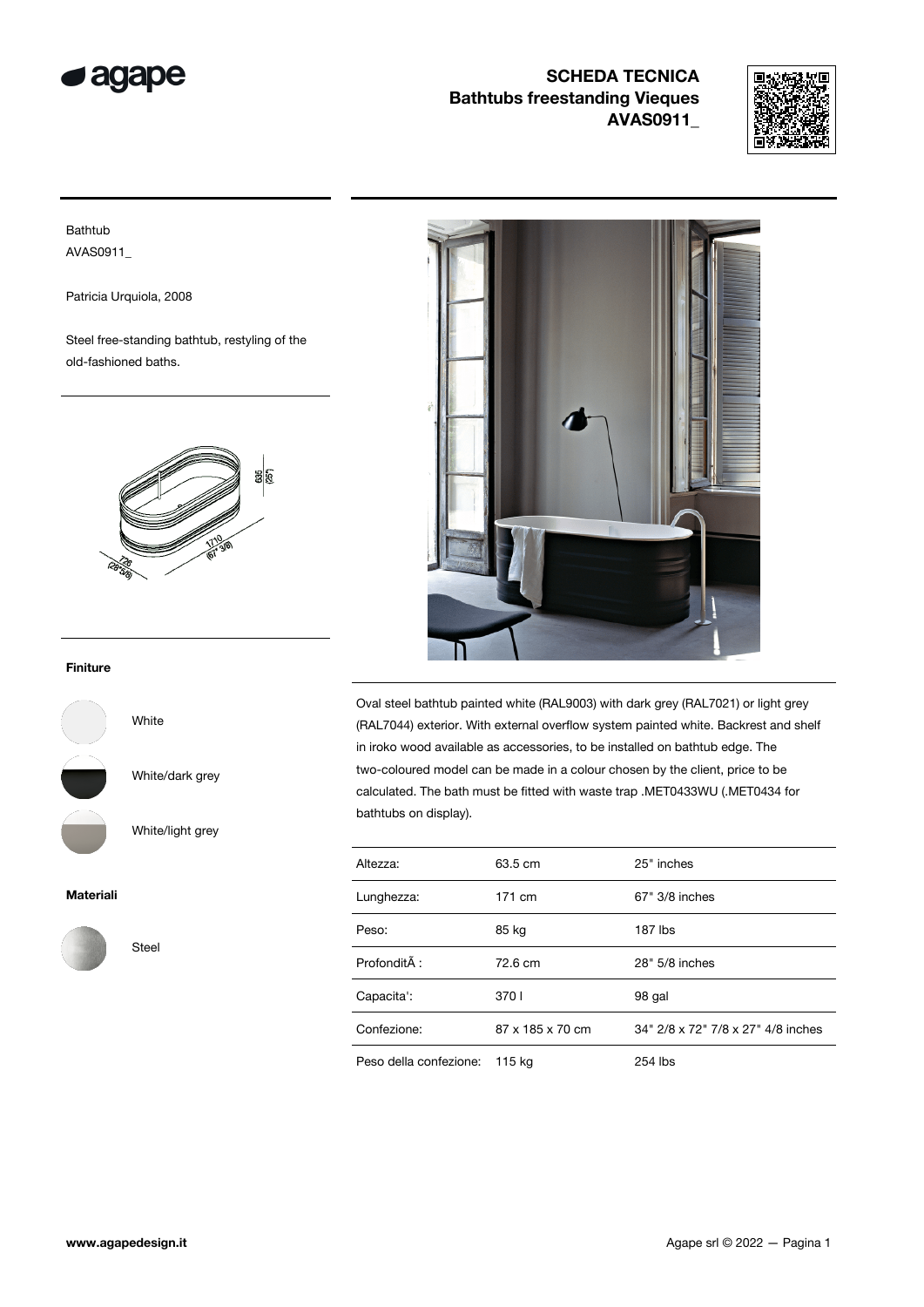



#### **Main dimensions**



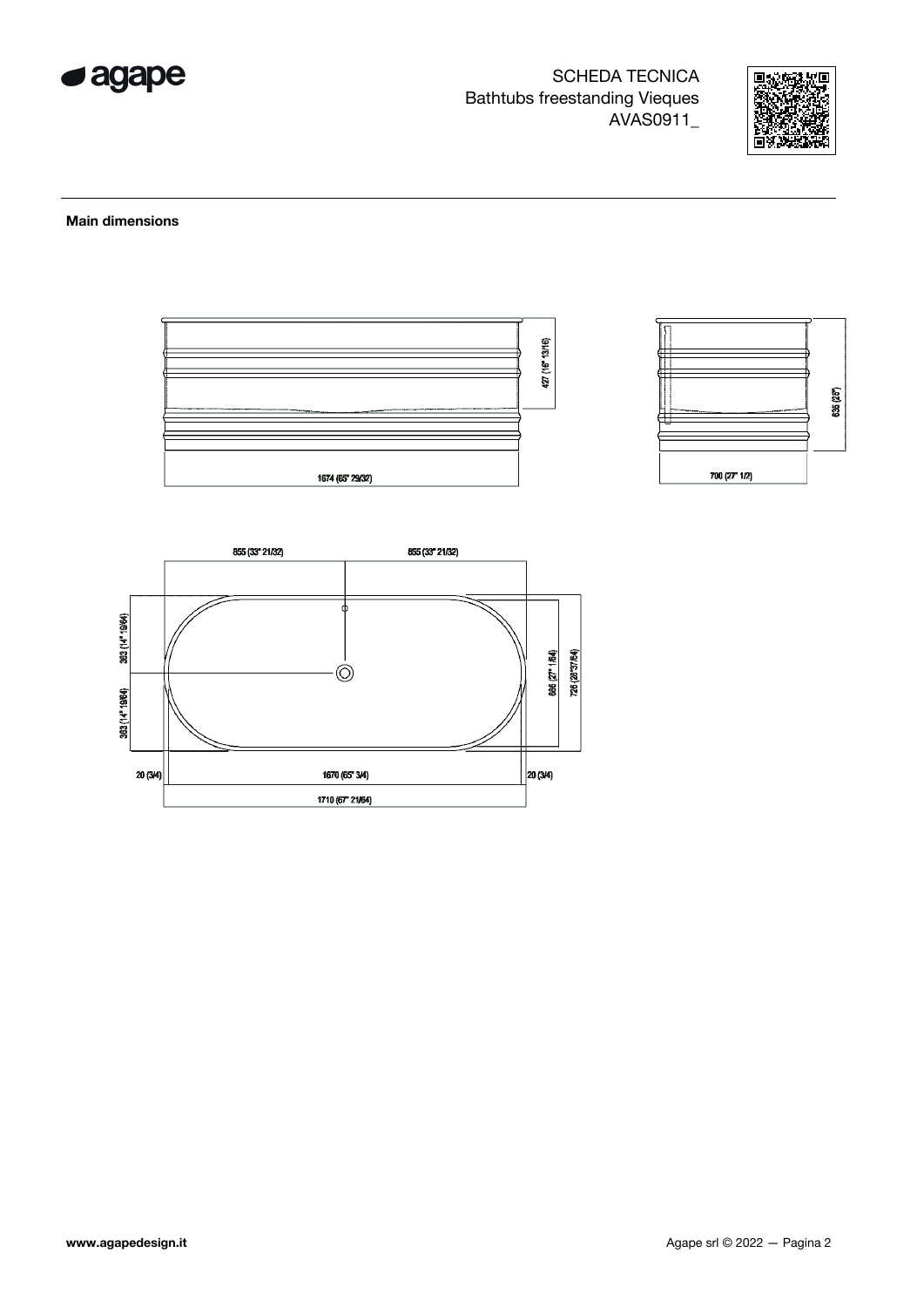



Drain pipe position

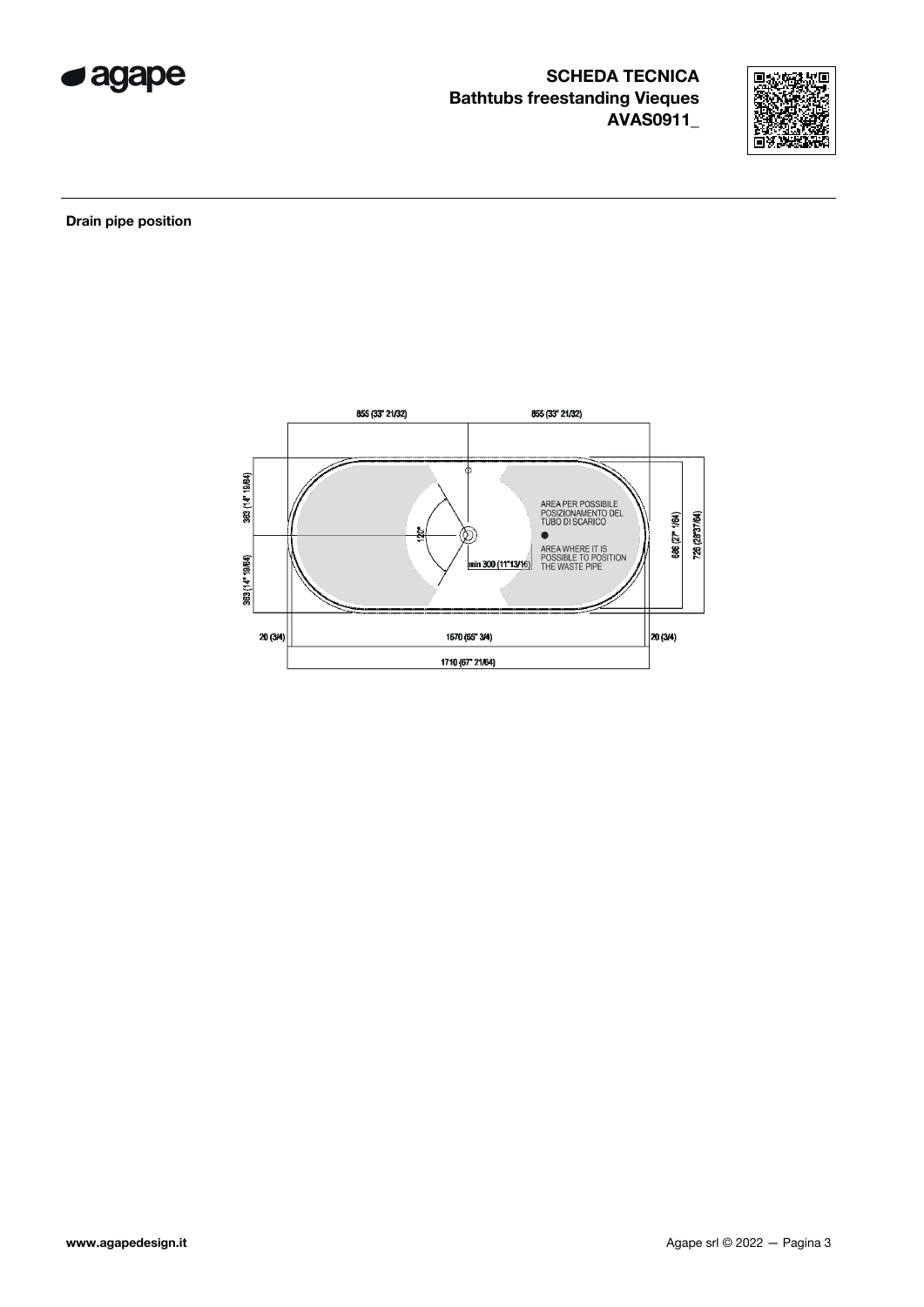



#### Dimensions for wall mounted taps



|            |                                          | $A^*$          | B**            |
|------------|------------------------------------------|----------------|----------------|
| FEZ        | (ARUB050000L, ARUB051000L, ARUB150000C,  | 730 (28"47/64) |                |
|            | ARUB151000C, ARUB1089S, ARUB190000C,     |                |                |
|            | ARUB191000C, ARUB1091S)                  |                |                |
|            | MEMORY (ARUB1076S, ARUB1077S, ARUB1040S) | 730 (28"47/64) |                |
|            | SQUARE (ARUB0932N, ARUB0933N, ARUB1117)  |                | 730 (28"47/64) |
| <b>SEN</b> | (ASEN0912V)                              |                | 780 (30"45/64) |

\* inserasse gruppo / axial distance for tap<br>\*\* filo inferiore gruppo / Tap's lower edge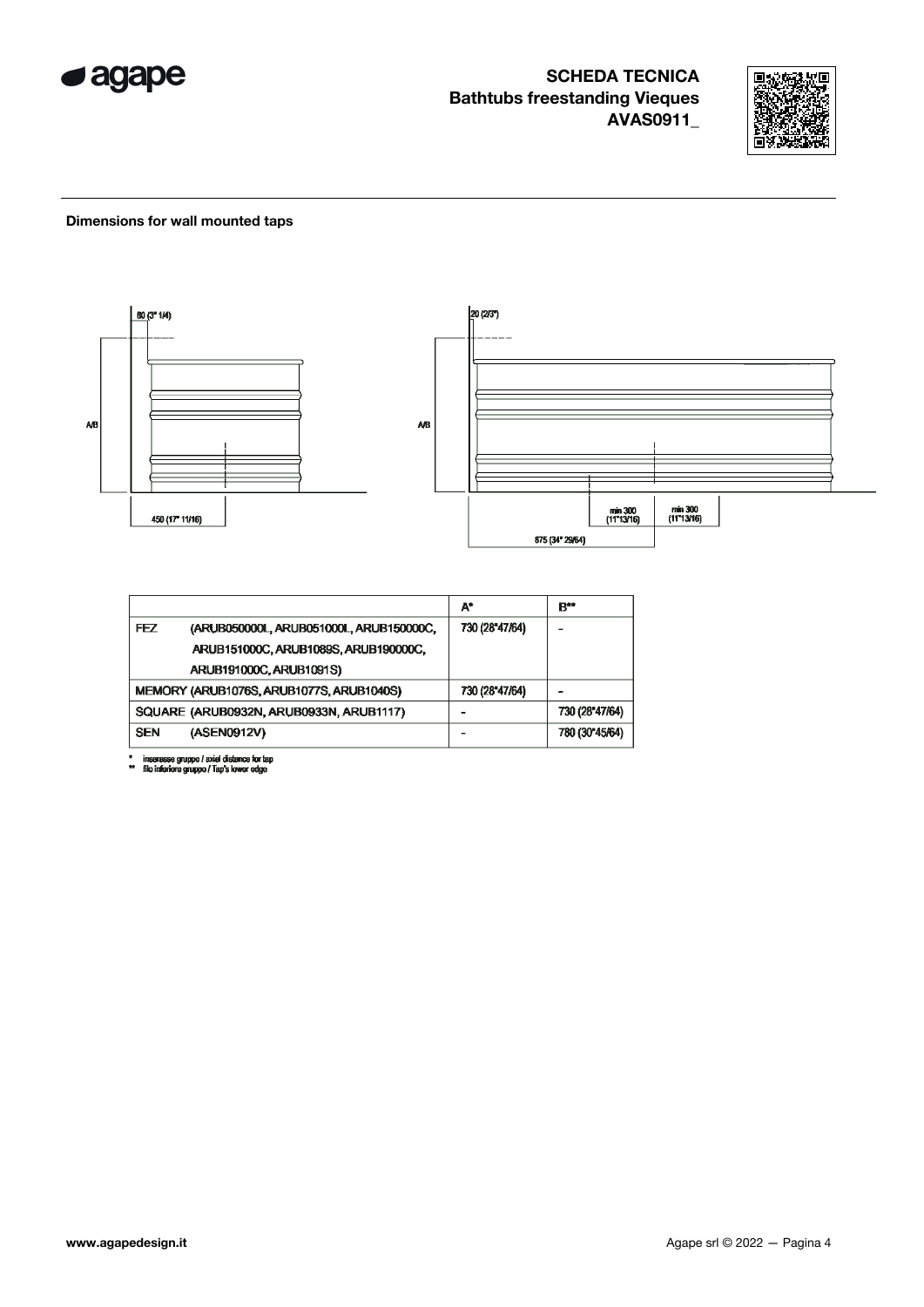



### **Dimensions for freestanding spouts**



|            |                                       | А          | B             | С | D                               |
|------------|---------------------------------------|------------|---------------|---|---------------------------------|
| <b>FEZ</b> | (ARUB140, RAUB145, ARUB170N)          | 80 (3"1/8) | 170 (6"11/16) |   | 540 (21"17/64)  1025 (40"23/64) |
|            | MEMORY (ARUB1078, ARUB1072, ARUB1033) | 80 (3"1/8) | 170 (6"11/16) |   | 540 (21"17/64)  1025 (40"23/64) |
|            | SQUARE (ARUB0961L, ARUB0934L,         | 80 (3"1/8) | 140 (5"33/64) |   | 520 (20"15/32)  1005 (39"19/16) |
|            | ARUB0935NL, ARUB0936NL,               |            |               |   |                                 |
|            | ARUB0952L, ARUB1024N,                 |            |               |   |                                 |
|            | <b>ARUB1112, ARUB1115)</b>            |            |               |   |                                 |
| <b>SEN</b> | (ASEN0911)                            | 80 (3"1/8) | 140 (5"33/64) |   | 520 (20"15/32) 1005 (39"19/16)  |